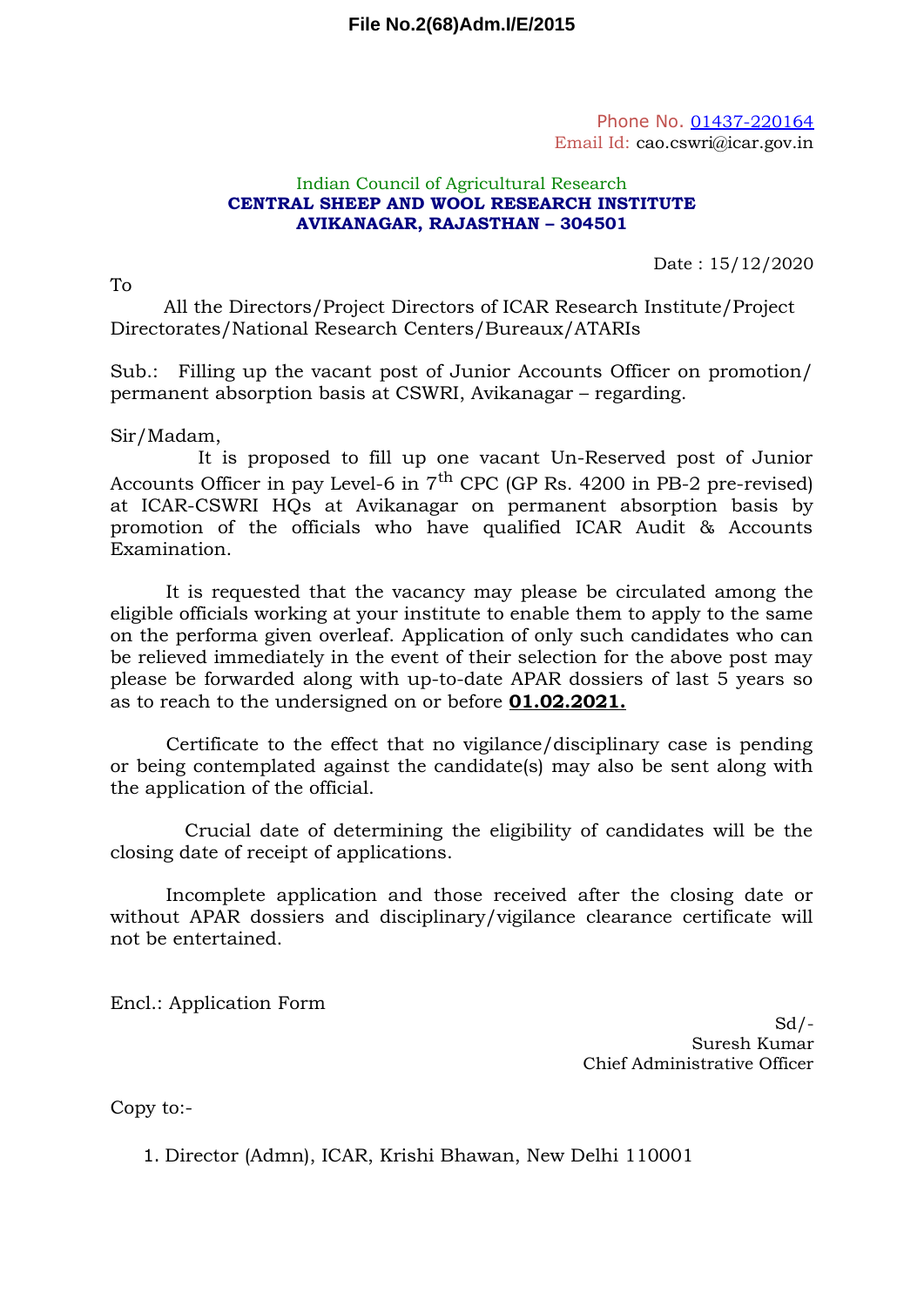- 2. The Project Director, DKMA, KAB-I, Pusa, New Delhi 110012 with the request to upload on the ICAR website and e-office notice board
- 3. I/c AKMU for uploading on institute website
- 4. DS (AS), ICAR, Krishi Bhawan, New Delhi 110001
- 5. PS to Director for information
- 6. Guard File

Digitally signed by SURESH **KUMAR** Date: Tue Dec 15 11:51:51 IST 2020 Reason: Approved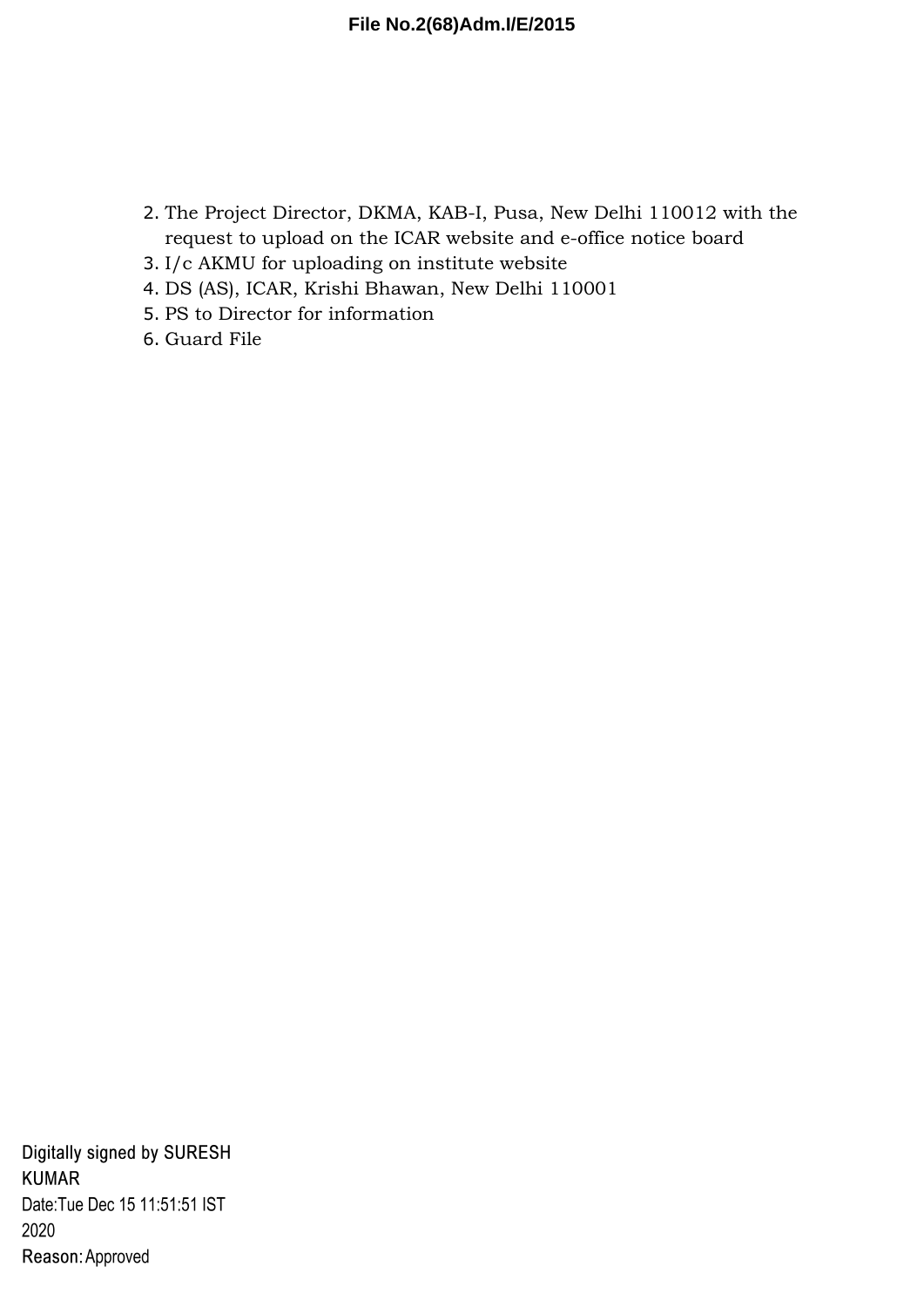## **Application form for the post of JAO(Level-6) on permanent absorption basis at CSWRI, Avikanagar.**

| 1. | Name of the candidate (In Block letters)                                                          |  |
|----|---------------------------------------------------------------------------------------------------|--|
| 2. | Name of the Institute where the candidate is working                                              |  |
| 3. | Postal address                                                                                    |  |
| 4. | Date of appointment & post held at present indicating                                             |  |
|    | whether on Temporary/Permanent basis                                                              |  |
| 5. | Date of Birth                                                                                     |  |
| 6. | Educational Qualification giving details of examination :                                         |  |
|    | passed as Matriculate and onwards                                                                 |  |
| 7. | Details of Technical/other qualifications, if any                                                 |  |
| 8. | Year in which ICAR Audit and Accounts Examination<br>qualified (copy of marksheet to be enclosed) |  |

- 9. Whether belongs to SC/ST/OBC, if so indicate the same:
- 10. E-mail ID/ Contact No. :
- 11. Service Details

| Name of the | Post held | Scale of pay | Period |  | Nature of |
|-------------|-----------|--------------|--------|--|-----------|
| Institute   |           |              |        |  | duties    |
|             |           |              |        |  | performed |
|             |           |              |        |  |           |
|             |           |              |        |  |           |
|             |           |              |        |  |           |

I do hereby declare and certify that all the information furnished above is correct and true to the best of my knowledge and belief. I understand and agree that in the event of any information being found false or incorrect/incomplete or